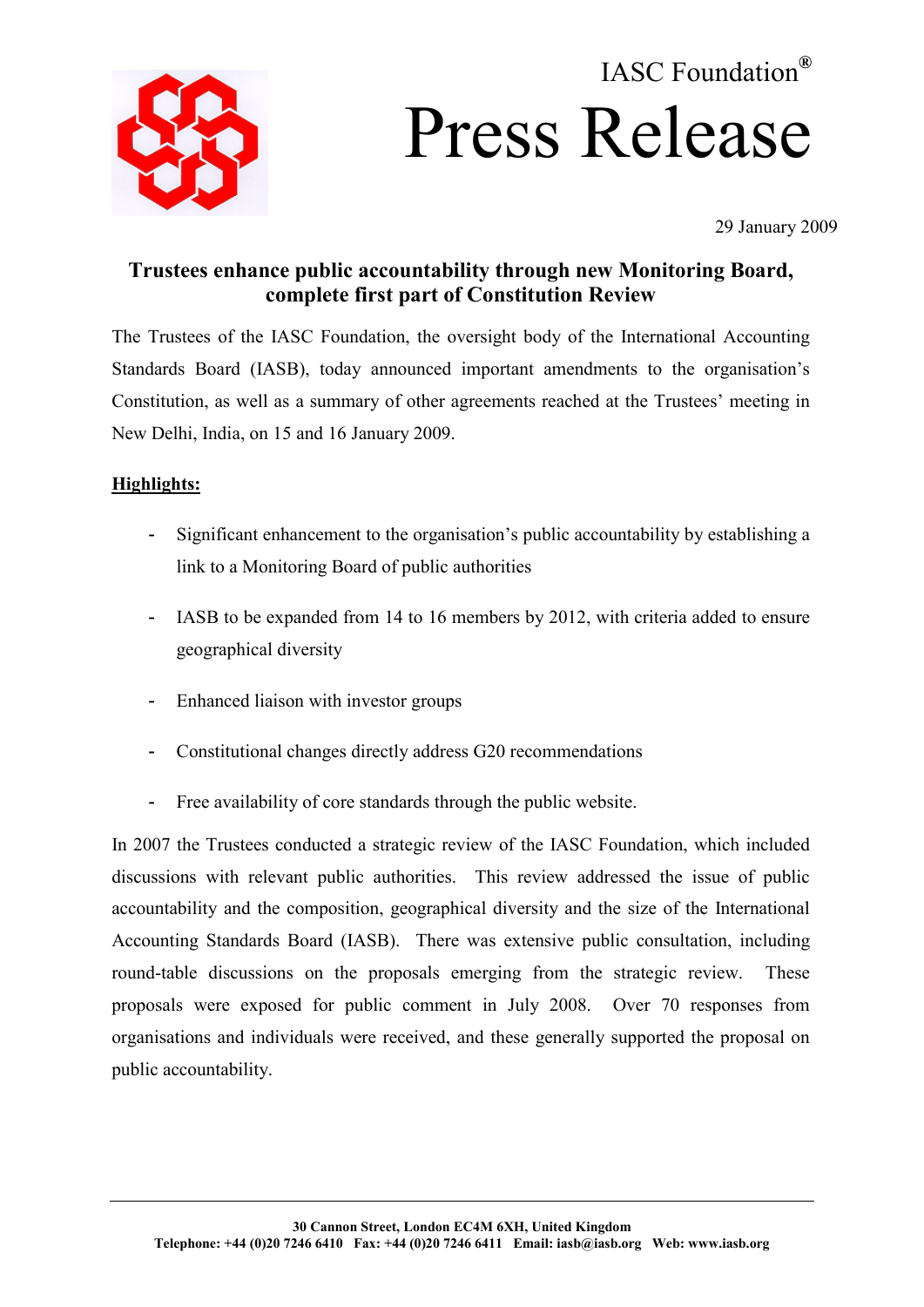## **Establishing a link to public authorities**

The constitutional changes represent significant enhancements to existing governance arrangements. Underpinning the organisation's structure is the internationally accepted principle that global accounting standards should be developed by an independent IASB. The IASB reaches conclusions following a transparent and open due process that considers the views of all stakeholders. An independent and geographically diverse body of Trustees oversees the IASB. Under the constitutional changes, the Trustees themselves will be publically accountable to a Monitoring Board of public authorities.

This basic approach to the architecture of governance is similar to that in place in many national jurisdictions for accounting standard-setters. The consultation process revealed strong and consistent support among investors and other stakeholders on the need to maintain, within agreed due process, the independence of the IASB's decision-making. At the same time, stakeholders understood the need to establish a formal linkage to public authorities, where none was previously defined, and strongly encouraged the organisation's efforts to enhance its public accountability. All the Monitoring Board members also supported the independence of the IASB's decision-making within the new governance framework.

The Monitoring Board will comprise the relevant leaders from the Emerging Markets and Technical Committees of the International Organization of Securities Commission (IOSCO), the European Commission, the Japan Financial Services Agency (FSA), and the US Securities and Exchange Commission (SEC). The Basel Committee on Banking Supervision will sit as a formal observer at Monitoring Board meetings.

The Monitoring Board's main responsibilities are to ensure that the Trustees continue to discharge their duties as defined by the IASC Foundation Constitution, as well as approving the appointment or reappointment of Trustees. It is envisaged that the Monitoring Board will meet the Trustees at least once a year, or more often if appropriate.

The relationship and responsibilities of the participating organisations are described in the Memorandum of Understanding (MoU) developed by the members of the Monitoring Board and the Trustees. The Trustees formally approved the MoU in New Delhi. The formal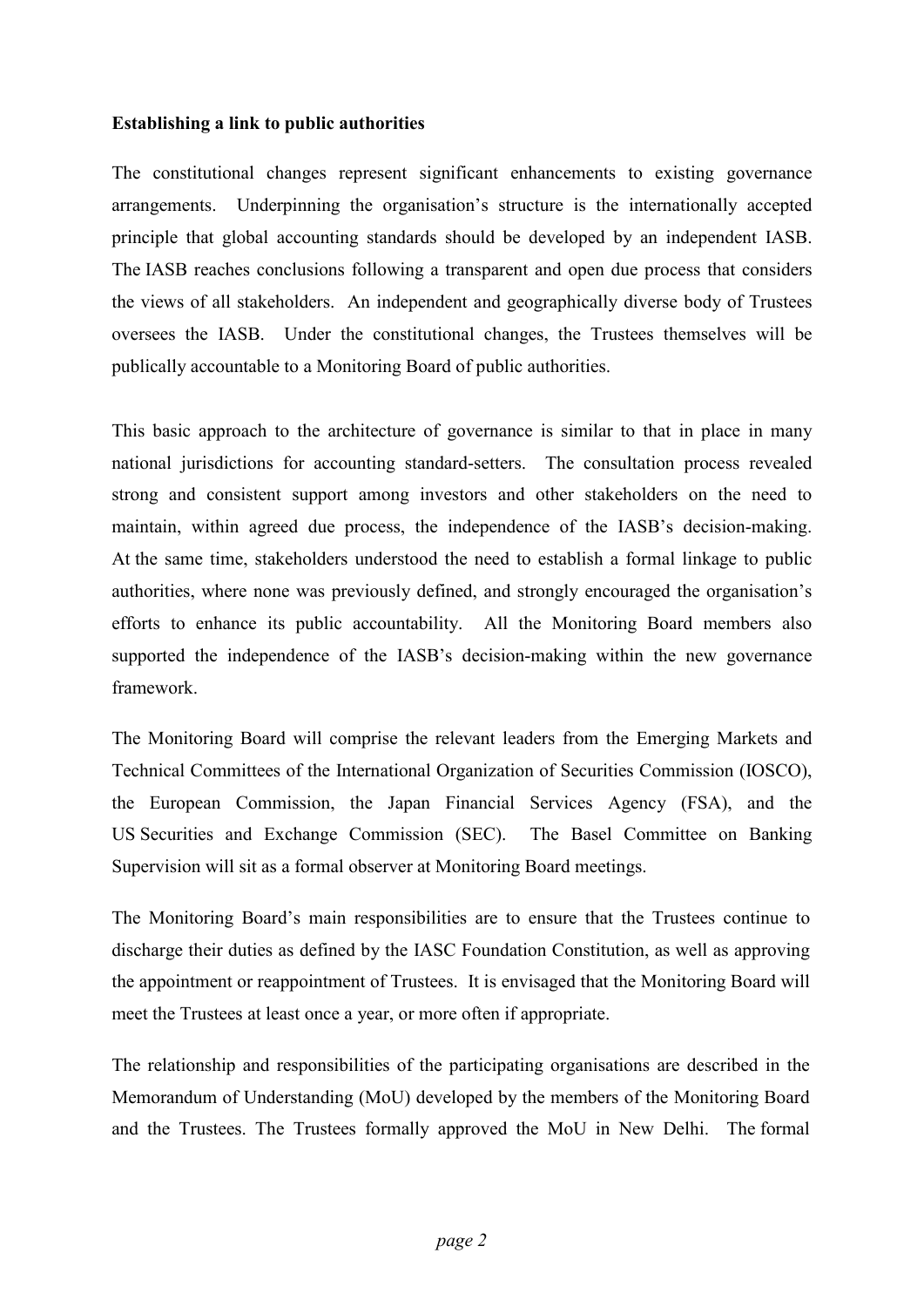process of signing the MoU is now under way and should be completed shortly. (The text of the MoU is attached to this press release.)

# **New guidelines in IASB membership**

The Trustees also approved a constitutional change that will expand the IASB to 16 members and provides guidelines regarding geographical diversity. The criteria for IASB membership remains that the 'main qualifications shall be professional competence and practical experience'. At the same time, in order to ensure a broad international basis by July 2012, there will normally be four members from the Asia/Oceania region; four members from Europe; four members from North America; one member from Africa; one member from South America; and two members appointed from any area, subject to maintaining overall geographical balance.

# **Concerted effort to liaise more closely with investor groups**

The Trustees recognise that the investor community is a key stakeholder in the organisation, but that standard-setting bodies have commonly experienced difficulty in achieving a sufficiently close engagement with investors. To complement the existing contact with investors, there will be regular liaison with the wide range of investor groups now to be represented in the reconstituted Standards Advisory Council (SAC). The IASC Foundation will announce the membership of the reconstituted SAC shortly.

# **Constitutional changes directly address G20 recommendations**

The constitutional changes—the link to public authorities and the new guidelines for IASB membership—directly address the recommendations made by the G20 last November on public accountability and membership of the standard-setting board. The other recommendations related to the standards have all now been separately actioned by the IASB. A comprehensive summary and a recent Trustees' letter discussing the organisation's response to the G20 conclusions are available from the public website.

# **Free availability of standards through the public website**

Separately from the constitutional issues, the Trustees, responding to many public requests, agreed that the IASB's standards, but not the accompanying documents such as the basis for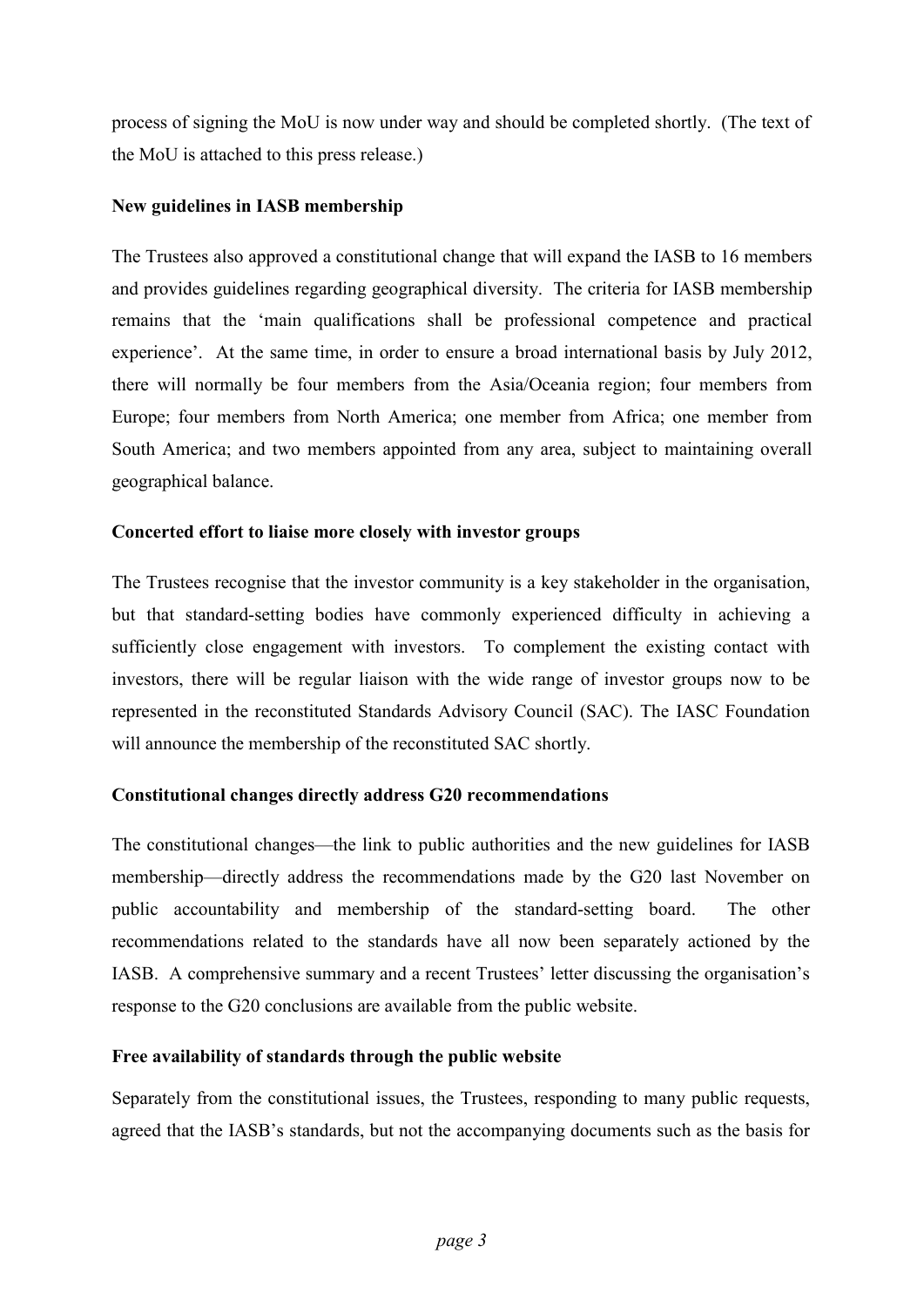conclusions or implementation guidance, should become available free of charge through the IASB's website.

Commenting on the constitutional amendments, Gerrit Zalm, Chairman of the Trustees and former deputy prime minister and finance minister of the Netherlands, said:

The Trustees have responded positively on the questions of public accountability and IASB membership. We recognise the need for change in the emerging global framework of standard-setting. The IASB as an independent standard-setter and the Trustees as the oversight body are strengthened by the enhanced governance provided by the link to public authorities through the Monitoring Board. The new arrangements ensure the independence of the IASB within a broader oversight and monitoring system.

# **END**

## **For press enquiries:**

**Mark Byatt**, Director of Corporate Communications, Telephone:  $+44$  (0)20 7246 6472; email:  $m$ byatt $(a)$ iasb.org

**Sonja Horn**, Communications Adviser, Telephone:  $+44$  (0)20 7246 6463; email: shorn@iasb.org

# **Notes to the Editors**

## *About the IASC Foundation*

1. The International Accounting Standards Committee (IASC) Foundation, based in London, is the oversight body of the International Accounting Standards Board (IASB). The governance of the organisation rests with 22 Trustees. Six of the Trustees must be selected from the Asia/Oceania region, six from Europe, six from North America, and four from any region.

2. The IASC Foundation, through the IASB, is committed to developing, in the public interest, a single set of high quality, global accounting standards that require transparent and comparable information in general purpose financial statements. The IASC Foundation is funded by contributions from the major accounting firms, private financial institutions and industrial companies throughout the world, central and development banks, and other international and professional organisations.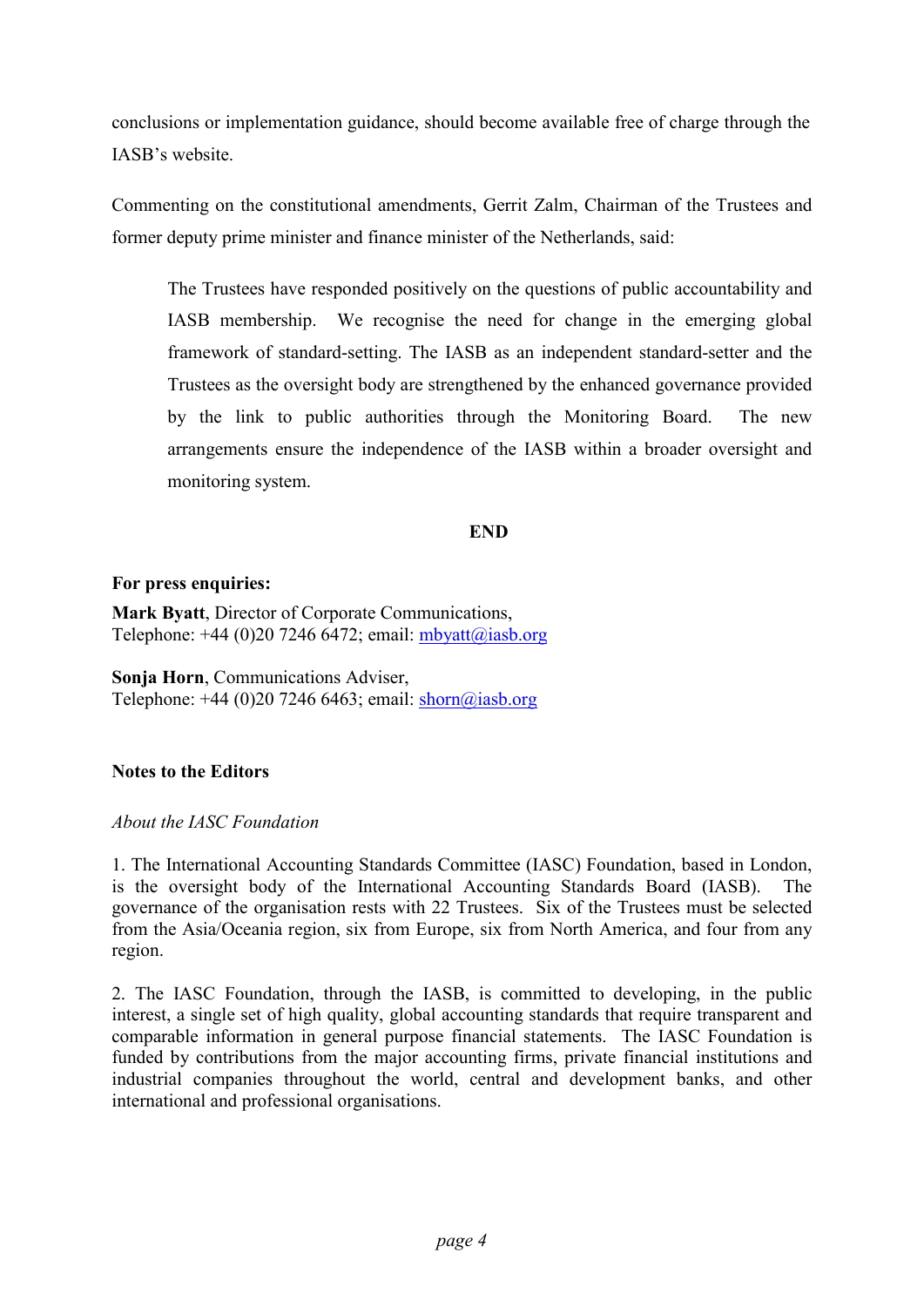# **Appendix**

## **Conclusions of the meeting of the IASC Foundation Trustees New Delhi, India 15 and 16 January 2009**

The Trustees of the International Accounting Standards Committee Foundation (IASC Foundation), the governing body of the International Accounting Standards Board (IASB), today announced the conclusions reached during their meeting held in New Delhi, India, on 15 and 16 January 2009.

## **Review of the IASC Foundation's Constitution**

## *Completion of the first part of the Review*

In July 2008 the Trustees published for public comment a discussion document, *Review of the Constitution: Public Accountability and the Composition of the IASB,* that set out proposals forming the first part of the constitutional review including enhancements to the governance and public accountability of the IASC Foundation, as well as the composition, geographic diversity and size of the IASB.

Using the conclusions of their strategic review in 2007, the Trustees completed a consultation process in 2008 that included round-table discussions in London and a public comment period, and led to more than 70 responses from individuals and organisations.A report detailing the Trustees' conclusions will be published shortly. Under the new constitutional arrangements, the Trustees will establish a link to a Monitoring Board comprising public authorities in order to replicate the relationship that has generally existed in national identities between accounting standard-setters and capital market authorities.

The responsibilities of the Monitoring Board will be:

- (a) to participate in the process for appointing Trustees and to approve the appointment of Trustees according to the guidelines set out in the IASC Foundation's Constitution.
- (b) to review and provide advice to the Trustees on their fulfilment of the responsibilities set out in IASC Foundation's Constitution. The Trustees will make an annual written report to the Monitoring Board.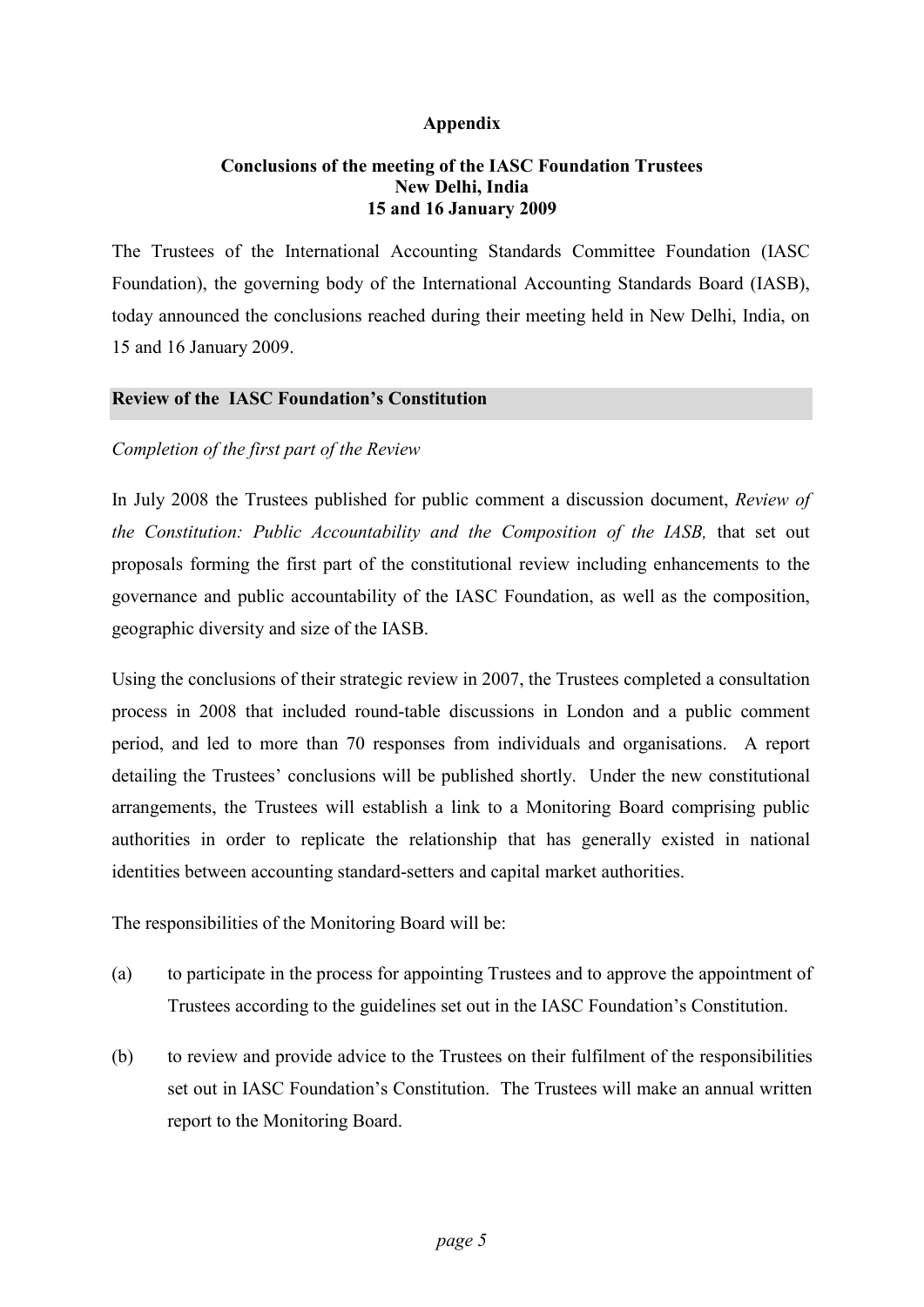(c) to meet the Trustees or a subgroup of the Trustees at least once annually, and more frequently as appropriate. The Monitoring Board will have the authority to request meetings with the Trustees or separately with the Chairman of the Trustees (with the Chairman of the IASB as appropriate) about any area of work of either the Trustees or the IASB. These meetings may include discussion of, and any IASC Foundation or IASB proposed resolution of, issues that the Monitoring Board has referred for timely consideration by the IASC Foundation or the IASB.

The formation of the Monitoring Board is intended to enhance public accountability of the IASC Foundation whilst not impairing the independence of the standard-setting process.

The initial composition of the Monitoring Board will be the relevant leaders of the IOSCO Technical Committee, the IOSCO Emerging Markets Committee, the Japanese Financial Services Agency and the US Securities and Exchange Commission, and the responsible member of the European Commission. The Chairman of the Basel Committee on Banking Supervision will attend as an observer.

The relationship between the Trustees and the Monitoring Board is described by a Memorandum of Understanding (MoU), which is attached to this document. The constitutional change will become effective from 1 February 2009.

The Trustees have concluded that the maximum number of members of the IASB should be increased from 14 to 16 by July 2012, with up to three positions being permitted for part-time members. The Trustees concluded that the expansion of the IASB to 16 would enable the IASB to discharge its increasing liaison functions in an improved manner, while not negatively affecting the efficiency of the IASB's deliberative processes.

Whilst professional competence and practical experience will remain the primary considerations for membership of the IASB, the Trustees have added to this additional guidelines regarding geographical diversity to help ensure that membership of the IASB broadly reflects worldwide capital allocation. Thus, membership of the IASB will be four members drawn from each of the Asia/Oceania region, Europe and North America respectively, one member from South America, one member from Africa and two members from any area, subject to overall geographical balance.

*Second part of the Review*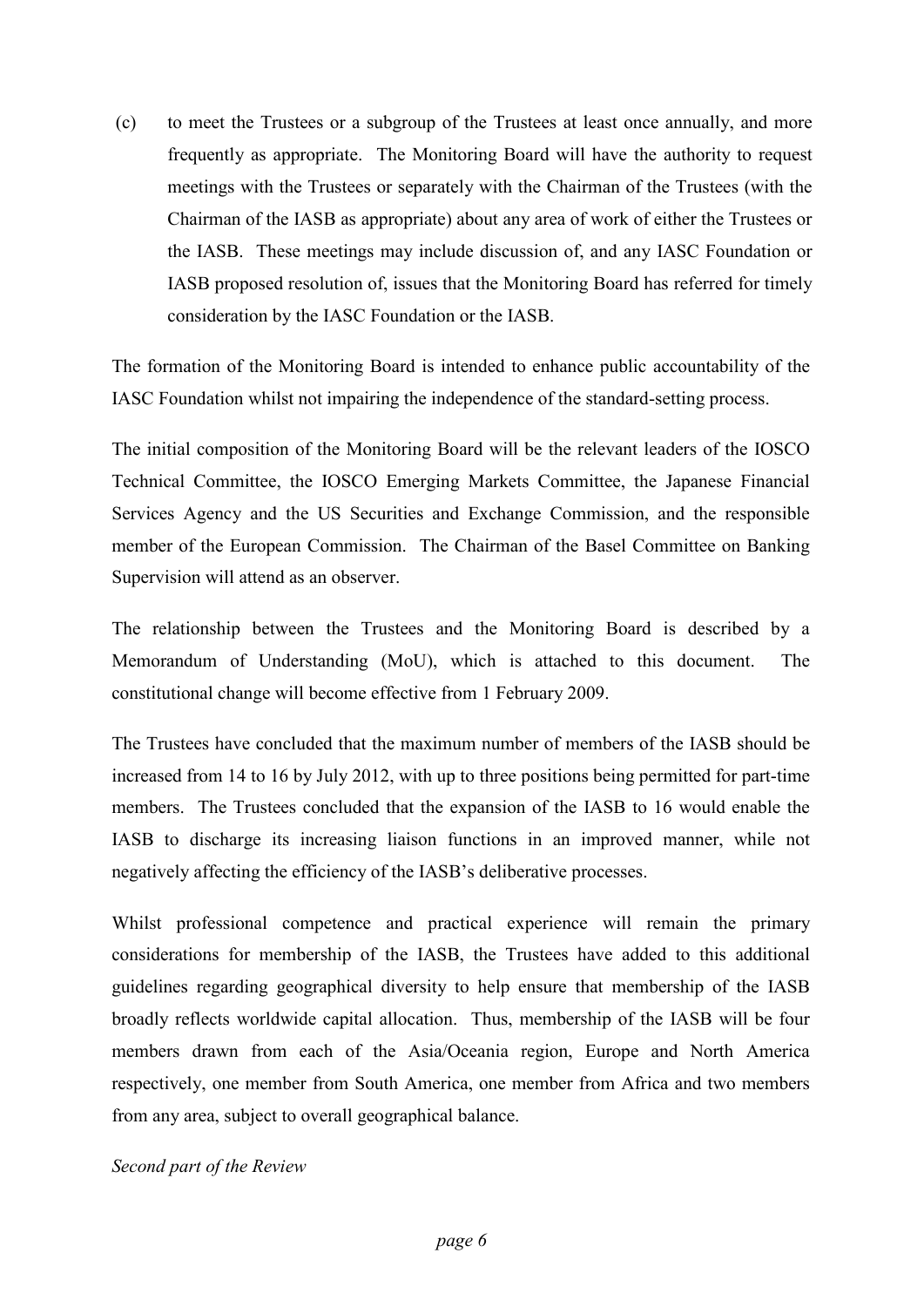In December 2008 the Trustees published for public comment a discussion document, *Review of the Constitution; Identifying Issues for Part 2 of the Review, that seeks views on* the full range of constitutional issues that were not addressed in the first part of the review, such as the need for emergency due process procedures. Comments on the discussion paper should be submitted by 31 March 2009. Round tables on the Trustees' preliminary conclusions will be held internationally during the third and fourth quarters of 2009.

## **Review of the IASB's response to the financial crisis**

Much of the meeting was given to a review of the IASB's response to the global financial crisis, and in particular the actions and ongoing work by the IASB and the IASC Foundation in response to the conclusions reached by G20 leaders at their meeting in Washington, DC, USA, in November 2008.

The formation of the Monitoring Board and changes to the composition, geographic diversity and size of the IASB are consistent with the G20 recommendations, and the Trustees expressed their support for the steps being taken by the IASB in responding to the crisis. A comprehensive summary of the IASB's and the IASC Foundation's response to the G20 conclusions is available on the IASB website.

## **Review of IASB working groups**

The Due Process Oversight Committee reviewed the preliminary findings on the effectiveness of IASB working groups. The Due Process Oversight Committee agreed to meet the IASB to discuss possible action to address the findings.

Whilst the concept of using working groups remains well supported, the findings identified areas for possible improvement of the process. The Trustees also agreed to keep working group members informed of these findings and resulting recommendations.

# **IFRSs and the IFRS for Non-publicly Accountable Entities to be available without charge from the IASB website**

IFRSs are not currently available free of charge, although the IASC Foundation waives its copyright in jurisdictions adopting IFRSs into law. To facilitate dissemination of and access to IFRSs, the Trustees have concluded that IFRSs and the future IFRS for Non-publicly Accountable Entities (formerly called the IFRSs for SMEs), excluding the accompanying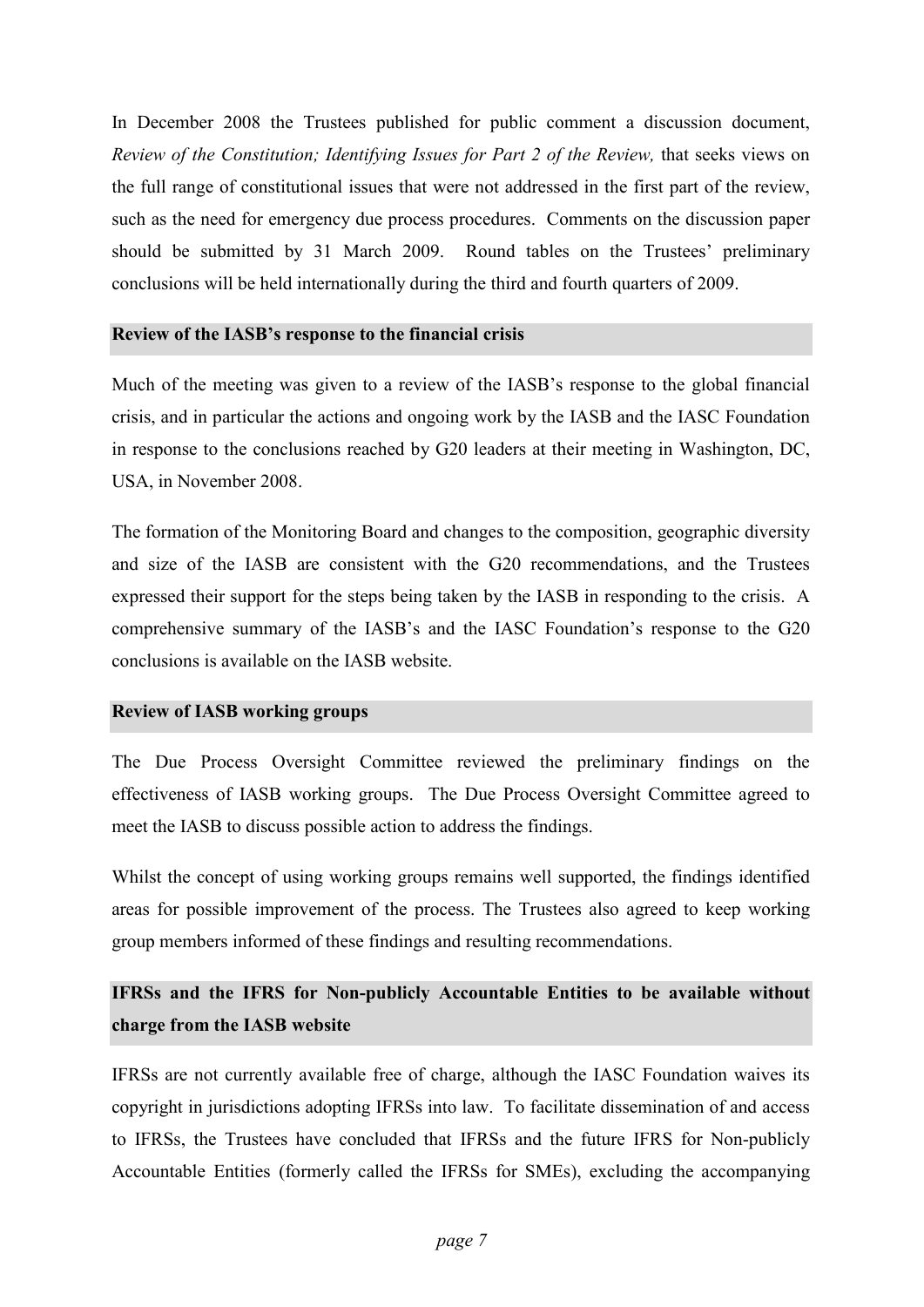documents such as the basis for conclusions or implementation guidance, should become available free of charge in .pdf format from the IASB website as soon as possible. A further announcement will be made once the IFRSs are available for download.

## **Board appointments**

The Trustees approved the change in status of Stephen Cooper from part-time to full-time member of the IASB.

The Trustees also confirmed the reappointment of Jan Engström to serve a second five-year term as a member of the IASB from May 2009.

## **Five-year review of the funding and resources of the organisation**

The Trustees initiated an exercise to assess the needs of the organisation as it becomes the global standard-setter. The Trustees are examining the financial needs over the next five years and will receive a second report at their meeting in London in April 2009.

The Trustees reviewed progress made towards long-term funding goals based on four principles, namely:

- **Broad-based**: A sustainable long-term financing system must expand the base of support to include major participants in the world's capital markets, including official institutions, in order to ensure diversification of sources.
- **Compelling**: A system must carry with it enough pressure to make free riding very difficult. This could be accomplished through a variety of means, including official support from the relevant regulatory authorities and formal approval by the collecting organisations.
- **Open-ended**: The financial commitments should be open-ended and not contingent on any particular action that would infringe on the independence of the IASC Foundation and the IASB. This should include sustained support from official international organisations, central banks and the major accounting firms.
- **Country-specific**: The funding burden should be shared by the major economies of the world on a proportionate basis, using GDP as the key determining factor of measurement. Each country should meet its designated target in a manner consistent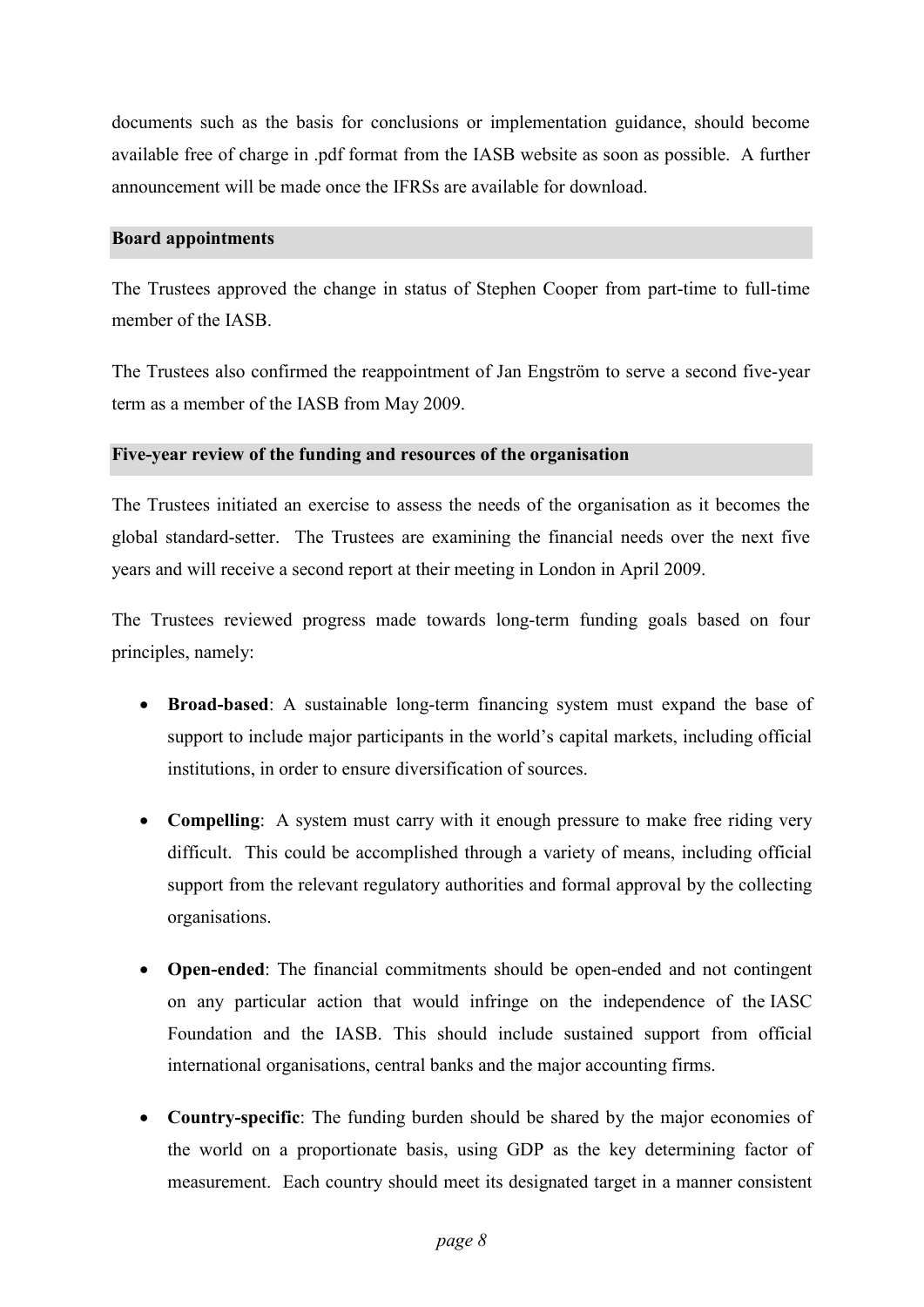with the principles above. Trustees should be assigned to specific countries to assist in the development of the funding scheme.

It was noted that in 2008 significant progress was made in advancing the funding initiative and helping to ensure the great majority of major economies of the world contributed a proportionate amount to the organisation. Contributions in 2008 are expected to reach nearly £14 million, up from £10.5 million in 2007. This growth is explained by the following:

- In Europe, France, Germany, Italy, Luxembourg, the Netherlands, Norway, Spain, Sweden and the United Kingdom have established or are establishing levy or national payment systems. The European Commission is also proposing an EU-wide payment for 2010 and beyond.
- In the Asia-Oceania region, the Japanese contribution grew from US\$2 million to US\$2.8 million, a 40 per cent increase. China, Hong Kong SAR, and India introduced funding systems and grew their respective contributions as well. Australia, Korea and New Zealand maintained their level of financial support.
- In North America, funding in the United States continued to advance. The organisation housing the Canadian standard-setting authority has agreed to facilitate a broad Canadian contribution in 2009.

Similar systems are also being considered by other countries, and the Trustees remain committed to assisting in this process.

# **Quality assurance process for XBRL taxonomy and role in the development of IFRSrelated extensions to be considered**

The IASC Foundation develops the official IFRS XBRL taxonomy. To help ensure the quality and integrity of the taxonomy, the IASC Foundation established the XBRL Advisory Council and the XBRL Quality Review Team—a group of external experts who provide input to and review the taxonomy. As more countries adopt the IFRS taxonomy for official purposes, the Trustees agreed that it would be useful to assess the effectiveness of the quality assurance process again. The Due Process Oversight Committee will lead this effort.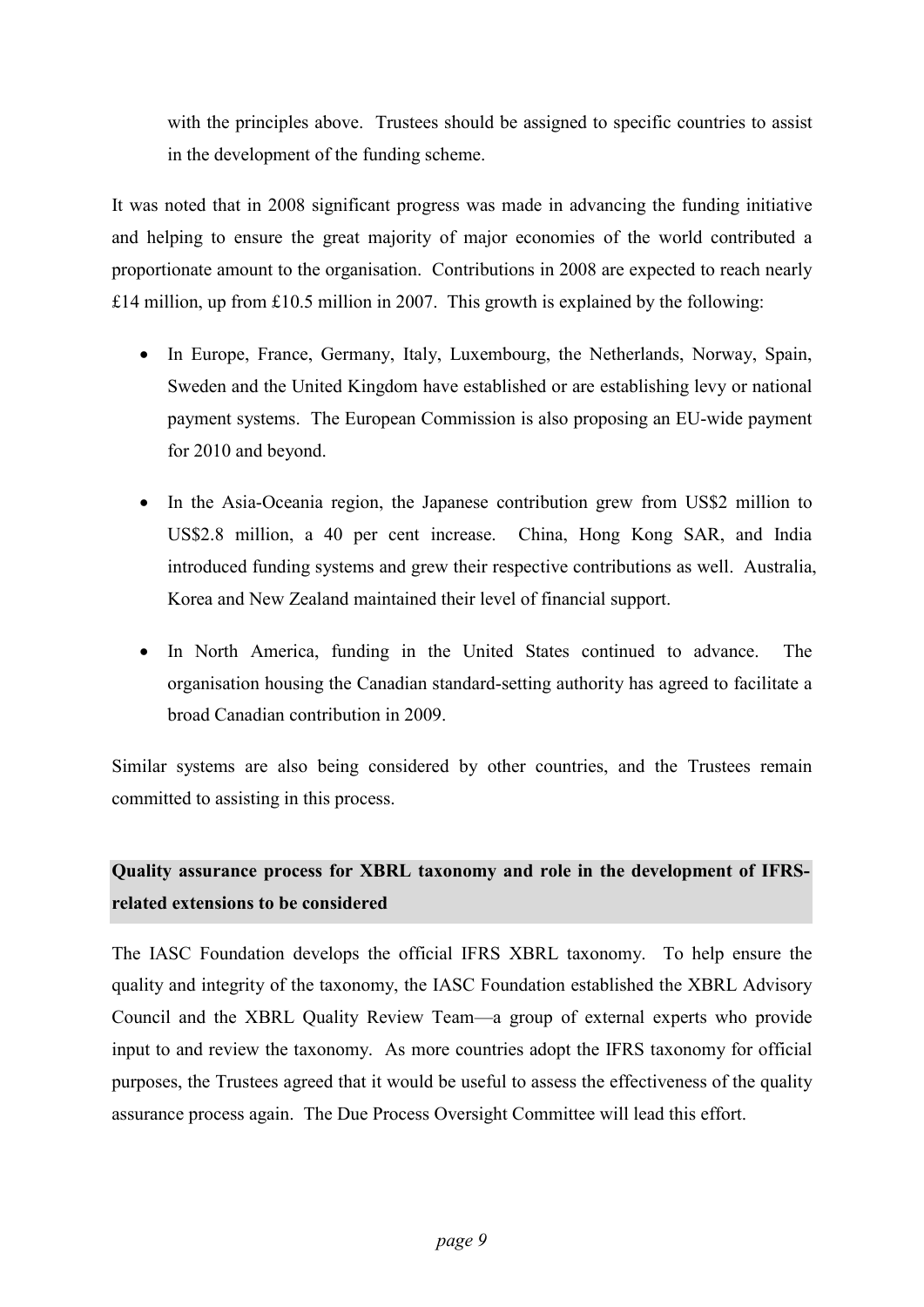Proper use of the IFRS Taxonomy for financial reporting generally requires extensions. However, widespread use of extensions that are developed independently would lead to a decrease in comparability between similar entities.

The mandate of the IASC Foundation XBRL team currently does not include the development of extensions to the core IFRS Taxonomy. Advice on the possible development of standardised extensions to the IFRS Taxonomy has been sought from the XBRL Advisory Council as well as the IASB. The Trustees will give further consideration to this issue through the Due Process Oversight Committee.

END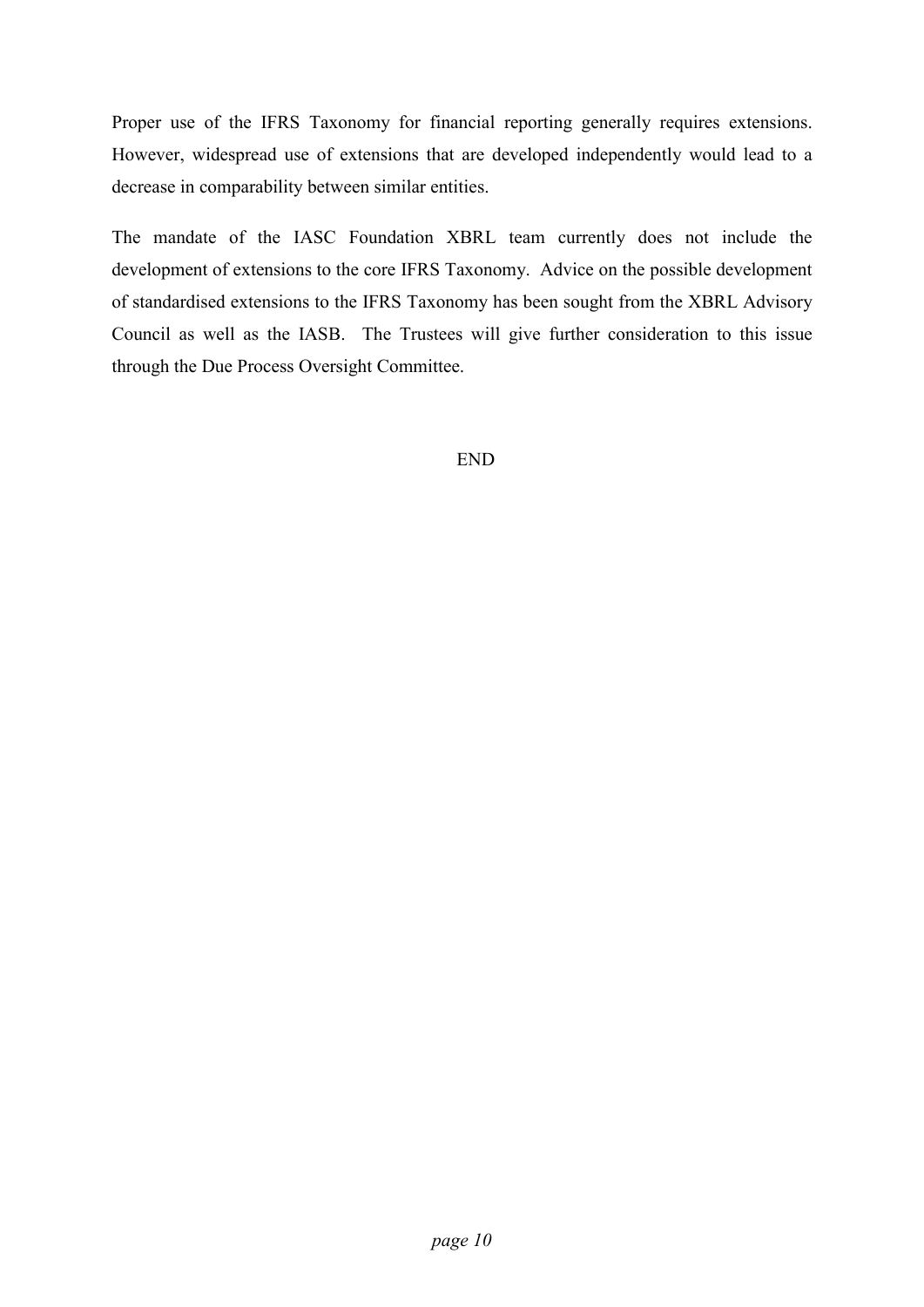## **MEMORANDUM OF UNDERSTANDING TO STRENGTHEN THE INSTITUTIONAL FRAMEWORK OF THE INTERNATIONAL ACCOUNTING STANDARDS COMMITTEE FOUNDATION**

# **PREAMBLE**

The European Commission, the International Organization of Securities Commissions, the Financial Services Agency of Japan, and United States Securities and Exchange Commission (collectively referred to as "capital markets authorities" for the purposes of this Memorandum of Understanding), which together represent authorities responsible for setting the form and content of financial reporting in the majority of the world's capital markets, and the Trustees of the International Accounting Standards Committee Foundation ("IASCF"):

Considering that capital markets authorities are generally charged with the development and administration of accounting standards;

Considering that capital markets authorities historically have looked to private or standalone bodies to assist in establishing accounting standards;

Considering that capital markets authorities generally oversee national accounting standard setters to ensure that they are capable of improving the accuracy, transparency, comparability and effectiveness of financial reporting and the protection of investor interests;

Considering that accounting standard-setters should strive to keep their standards current to reflect changes in the business environment, as well as consider promptly emerging accounting issues and changing business practices;

Recognizing that the International Accounting Standards Board ("IASB") is a stand-alone international accounting standard-setter committed to developing, in the public interest, a single set of high quality, understandable and enforceable global standards, also known as International Financial Reporting Standards ("IFRS");

Recognizing that the IASB develops accounting standards for use by companies from developed and developing economies;

Recognizing that IFRS are increasingly used around the world, yet the IASCF has no formal relationship to capital markets authorities;

Asserting that establishing a formal relationship between capital markets authorities and the IASCF will facilitate the ability of these authorities to effectively discharge their mandates relating to investor protection, market integrity and capital formation;

Recognizing that the IASB is overseen by an independent body, the IASCF, which is charged with serving the public interest;

Desiring to further enhance the public accountability of the IASCF to support the increasing use of IFRS around the world;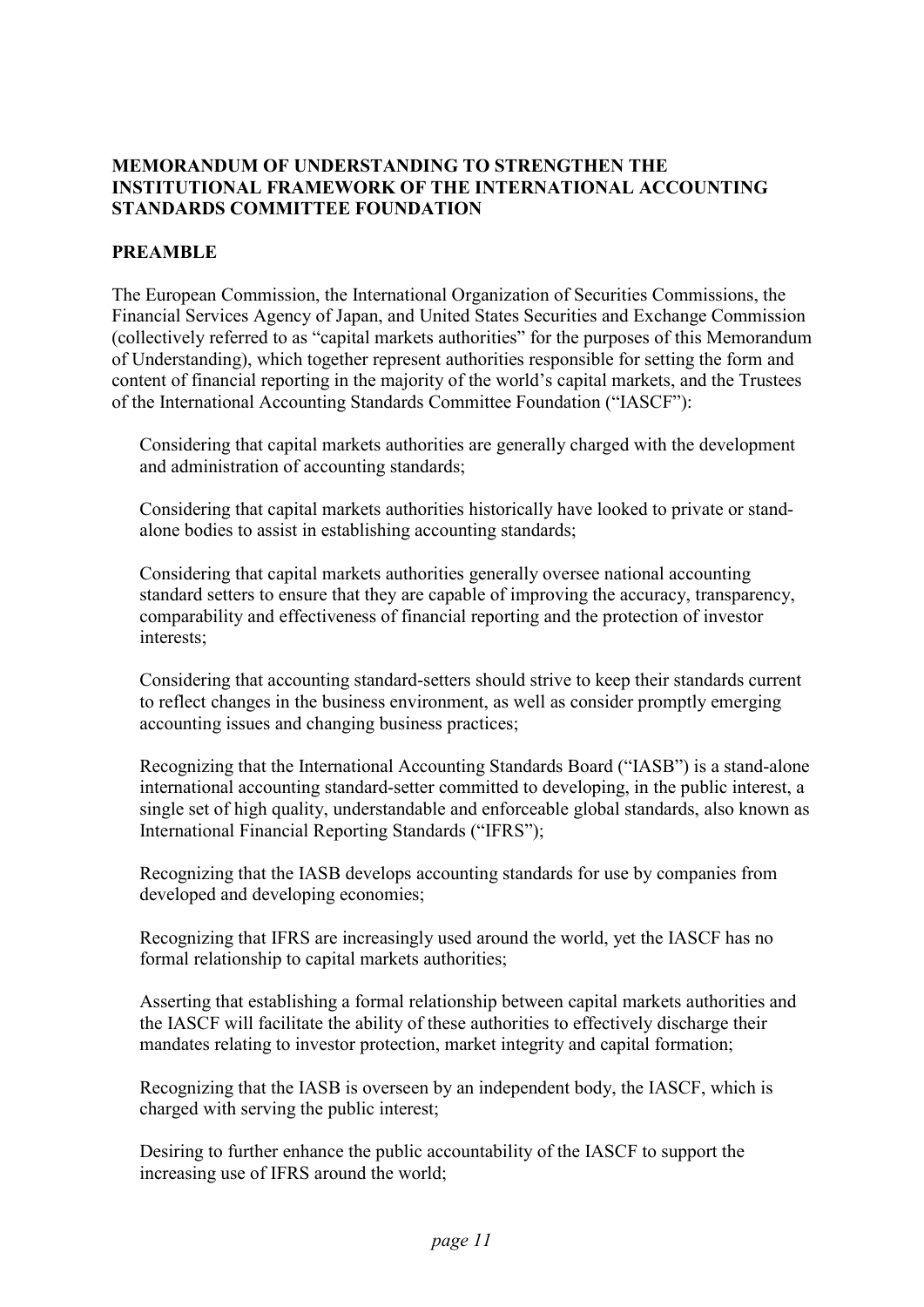Recognizing that the IASCF has changed its constitution to recognize the role of the IASCF Monitoring Board in reinforcing the public accountability of the IASCF Trustees;

Affirming and supporting the independence of the IASCF in setting high-quality accounting standards, through the IASB, for use around the world, and

Desiring to help strengthen this independence by supporting the establishment of a nonvoluntary, transparent and stable funding platform for the IASCF;

Have reached the following understanding:

## **ARTICLE I: DEFINITIONS**

For purposes of this Memorandum of Understanding ("MOU"),

- 1. "IASCF Monitoring Board" or "Monitoring Board" means a body established by agreement among its members, the mission and operation of which are described in its charter. Its relationship to the IASCF is described in this MOU. Its initial members are:
	- The European Commission;
	- The Emerging Markets Committee and the Technical Committee of the International Organization of Securities Commissions ("IOSCO");
	- The Financial Services Agency of Japan; and
	- The US Securities and Exchange Commission.

The Basel Committee on Banking Supervision shall participate in the IASCF Monitoring Board as an observer with voice but no vote.

- 2. "IASCF Constitution" means the 2009 Constitution of the IASCF, as amended from time to time.<sup>1</sup>
- 3. "Trustees" means the Trustees of the IASCF, whose roles are described in the IASCF **Constitution**

-

<sup>&</sup>lt;sup>1</sup> Located at www.iasb.org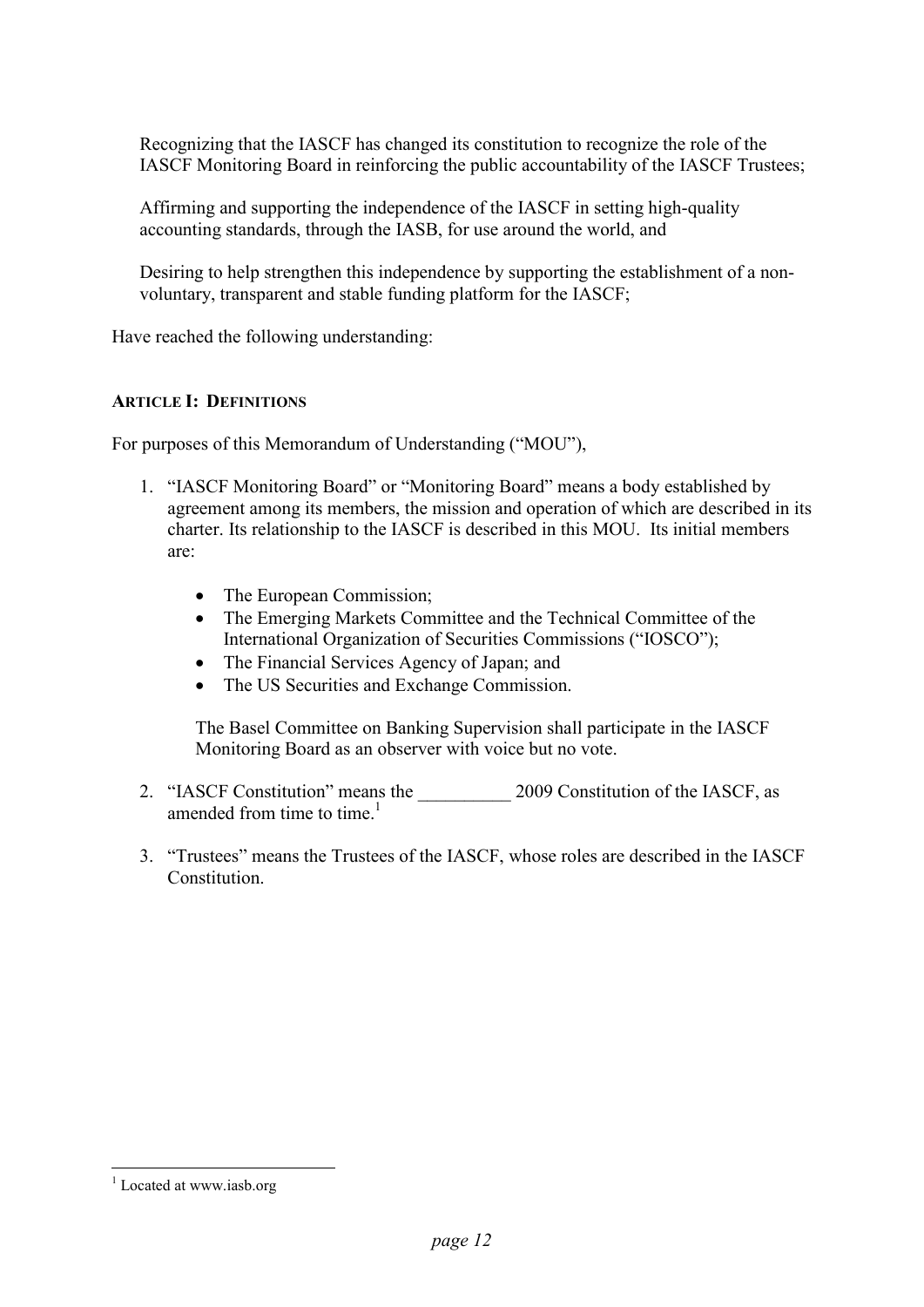## **ARTICLE II: GENERAL PROVISIONS**

- 4. The IASCF Monitoring Board and the Trustees agree to collaborate in the manner specified in this MOU.
- 5. This MOU does not alter the terms of the relationship between the Trustees and the IASB. This MOU also does not alter the Trustees' responsibilities as described in the IASCF Constitution.

# **ARTICLE III: PURPOSE AND DUTIES OF THE IASCF MONITORING BOARD**

## **6. Purpose of the IASCF Monitoring Board**

The primary purpose of the IASCF Monitoring Board is to serve as a mechanism for formal interaction between capital markets authorities and the IASCF, thereby facilitating the ability of capital market authorities that allow or require the use of IFRS in their jurisdictions to effectively discharge their mandates relating to investor protection, market integrity and capital formation. The IASCF Monitoring Board will help ensure the public accountability of the IASCF by monitoring and reinforcing the public interest oversight function of the IASCF, as well as to promote the continued development of IFRS as a high-quality set of global accounting standards.

## **7. Duties of the IASCF Monitoring Board**

The principal responsibilities of the IASCF Monitoring Board are to:

- i) Participate in the Trustee nominations process;
- ii) Approve Trustee nominees;
- iii) Review the adequacy and appropriateness of Trustee arrangements for financing the IASB;
- iv) Review the Trustees' oversight of the IASB's standard setting process, in particular with respect to its due process arrangements;
- v) Confer with the Trustees regarding their responsibilities, in particular in relation to the regulatory, legal and policy developments that are pertinent to the IASCF's oversight of the IASB; and
- vi) Refer matters of broad public interest related to financial reporting for consideration by the IASB through the IASCF.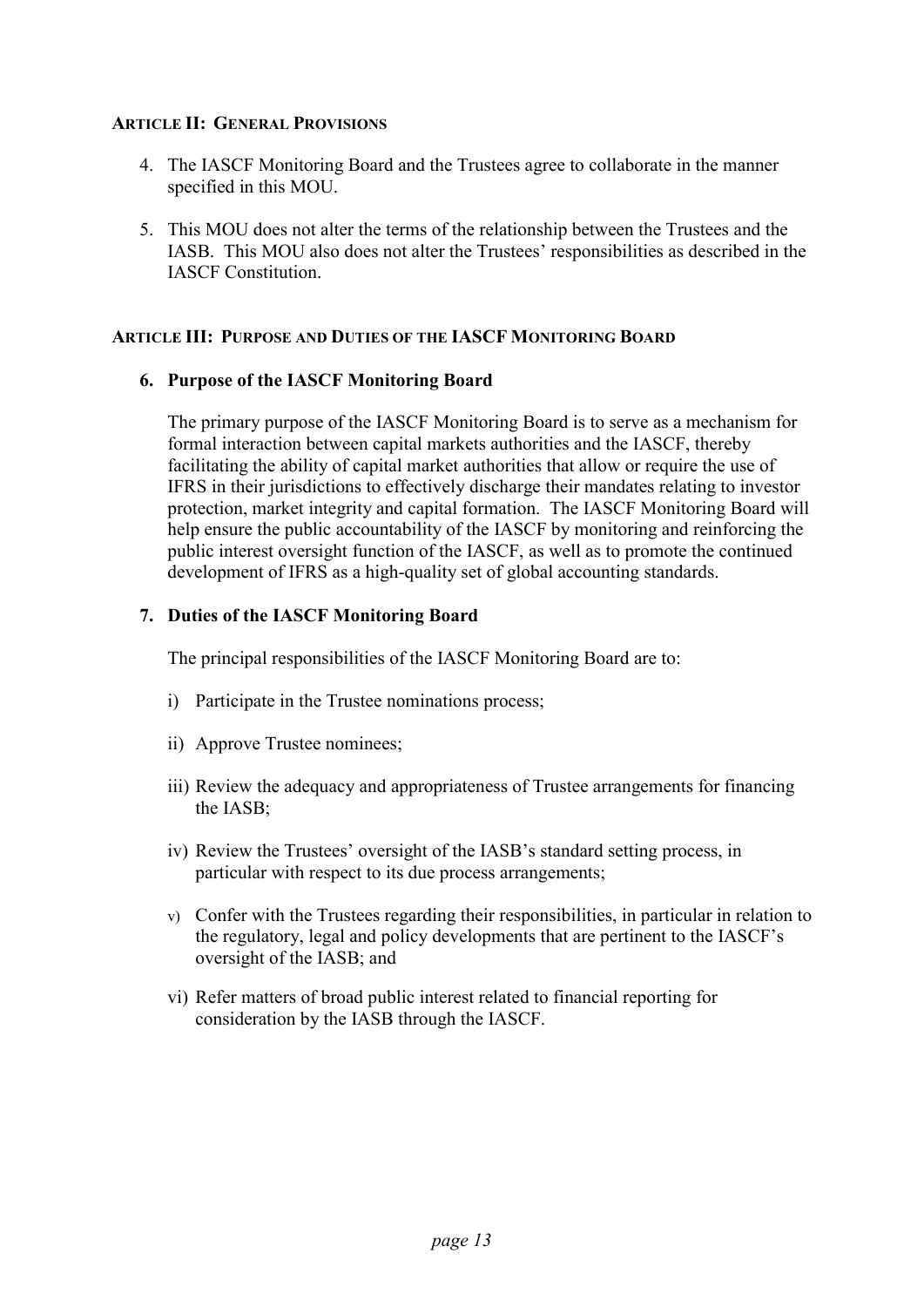# **8. Trustee Selection**

- A. Criteria for the selection or reappointment of a Trustee are those contained in the IASCF Constitution.
- B. In accordance with paragraph 7 of the IASCF Constitution, the Trustees shall establish procedures to invite applications for Trustee positions, including advertising vacant positions. These procedures shall be agreed by the IASCF Monitoring Board. The selection process will be administered by the Trustees in a transparent manner.
- C. The Trustees will propose a candidate for each open Trustee position. The Trustees shall provide the reasoning behind their choice of candidate. The IASCF Monitoring Board may submit names for the Trustees' consideration.
- D. Each Trustee candidate must be approved by the IASCF Monitoring Board.
- E. The Trustees will nominate a Chair from among their members, subject to the approval of the IASCF Monitoring Board.

# **9. IASB Oversight, Due Process and Funding**

- A. The IASCF Monitoring Board will confer with the Trustees regarding their oversight responsibilities in the following principal areas:
	- i. procedures relating to the due process and general oversight of the IASB;
	- ii. the IASB's agenda-setting process and work program, including the adequacy of the IASB's resources in the light of its work program;
	- iii. the adequacy of the IASB's procedures to ensure prompt and fair consideration of changes to IFRS accounting principles and standards so as to take into account emerging accounting issues and changing business practices;
	- iv. the IASB's due process, including the process for carrying out impact assessments and cost-benefit analyses;
	- v. the IASB's efforts to improve the accuracy and effectiveness of financial reporting and to protect investors; and
	- vi. the adequacy and appropriateness of the sources of funding and any other revenue arrangements of the IASCF, as well as the annual budget of the IASCF.
- B. The IASCF Monitoring Board may refer accounting issues to, and will confer regarding these issues with, the Trustees and the IASB Chair.
	- i The Trustees will work with IASB to ensure these issues are addressed in a timely manner.